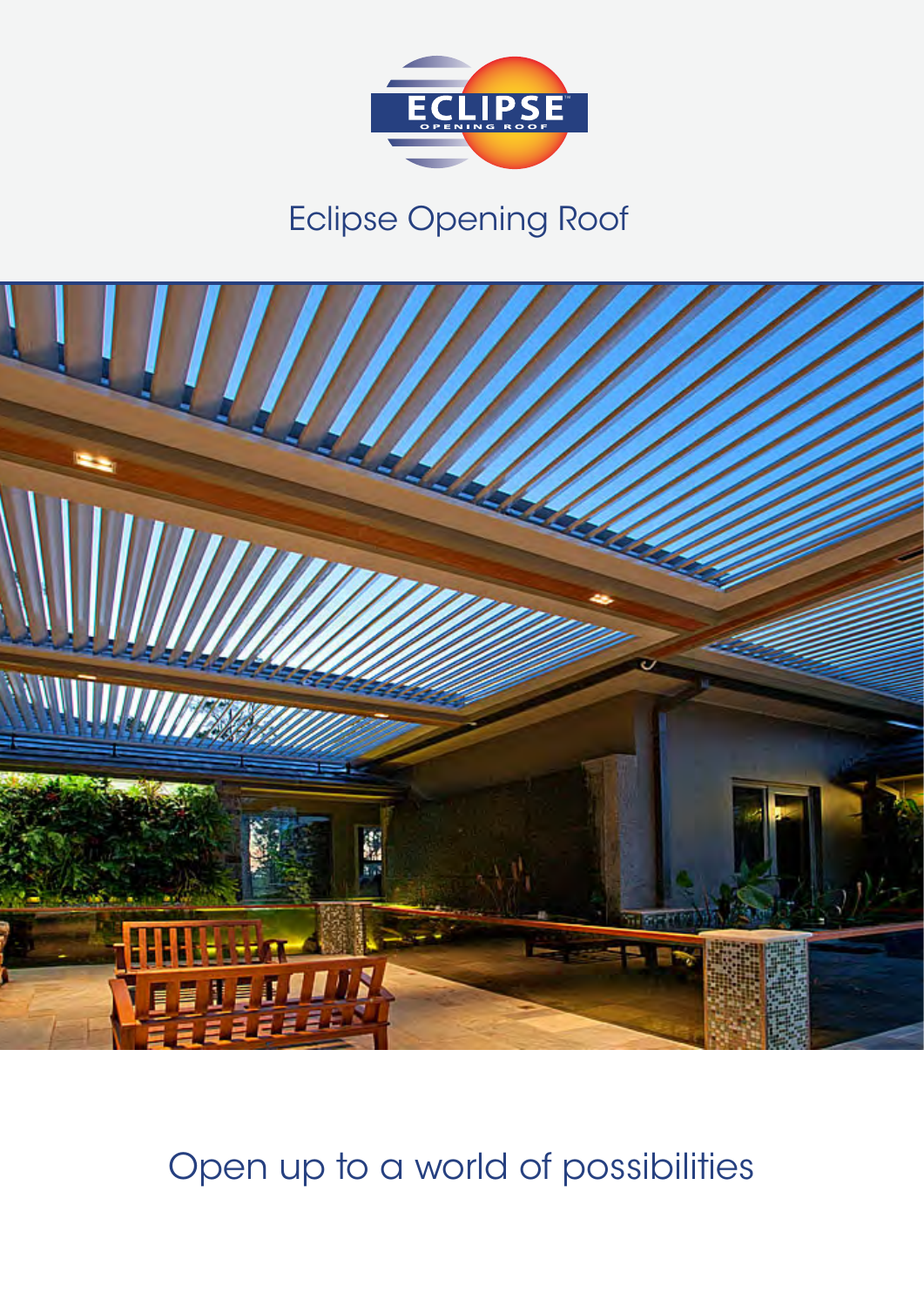

#### **Versatility**

The Eclipse can be built as a commercial awning or patio cover, as a roof for glass or screened enclosures, or to cover a swimming pool.

The Eclipse Opening Roof can be installed flat, pitched, curved, angular or used vertically as a privacy screen. The smooth flowing lines, together with an extensive colour range and choice of finishes, allows the Eclipse to blend brilliantly with any architectural style.

For added comfort and convenience the Eclipse Opening roof can be completely meshed-in, both top and sides, creating an effective barrier against disturbing insects.



#### Comfort Control

Summer or Winter – The Eclipse Opening Roof provides the best of both worlds!

In summer, block out the heat and keep cooling costs down by simply closing the roof or opening it partially for shaded ventilation. The Eclipse provides the ultimate control over the amount of shade you need. For those with sensitive skin or those concerned about health risks due to sun exposure, the Eclipse is the perfect answer – full light can be enjoyed without direct sunlight.

During the summer months a place is often sought providing shade from the sun's heat with cool ventilation. The Eclipse offers a solution, as natural convection draws the warm air up through the open louvres to give you cooling breezes below.

In winter the slim line louvres can be positioned to allow the sun's natural warmth & light into rooms to save on energy costs. With the simple push of a button, the louvres can be moved to give the desired lighting level into a room, office or building. This natural light illuminates work and living areas while providing savings in power consumption.

In an outdoor area the same push of a button allows you to control the light needed to create the right atmosphere. The Eclipse Opening Roof has a uniquely designed louvre that provides complete overlap and maximum rain protection. In light rain the louvres can even be left partially open and the water will drain away in the contours of the louvre.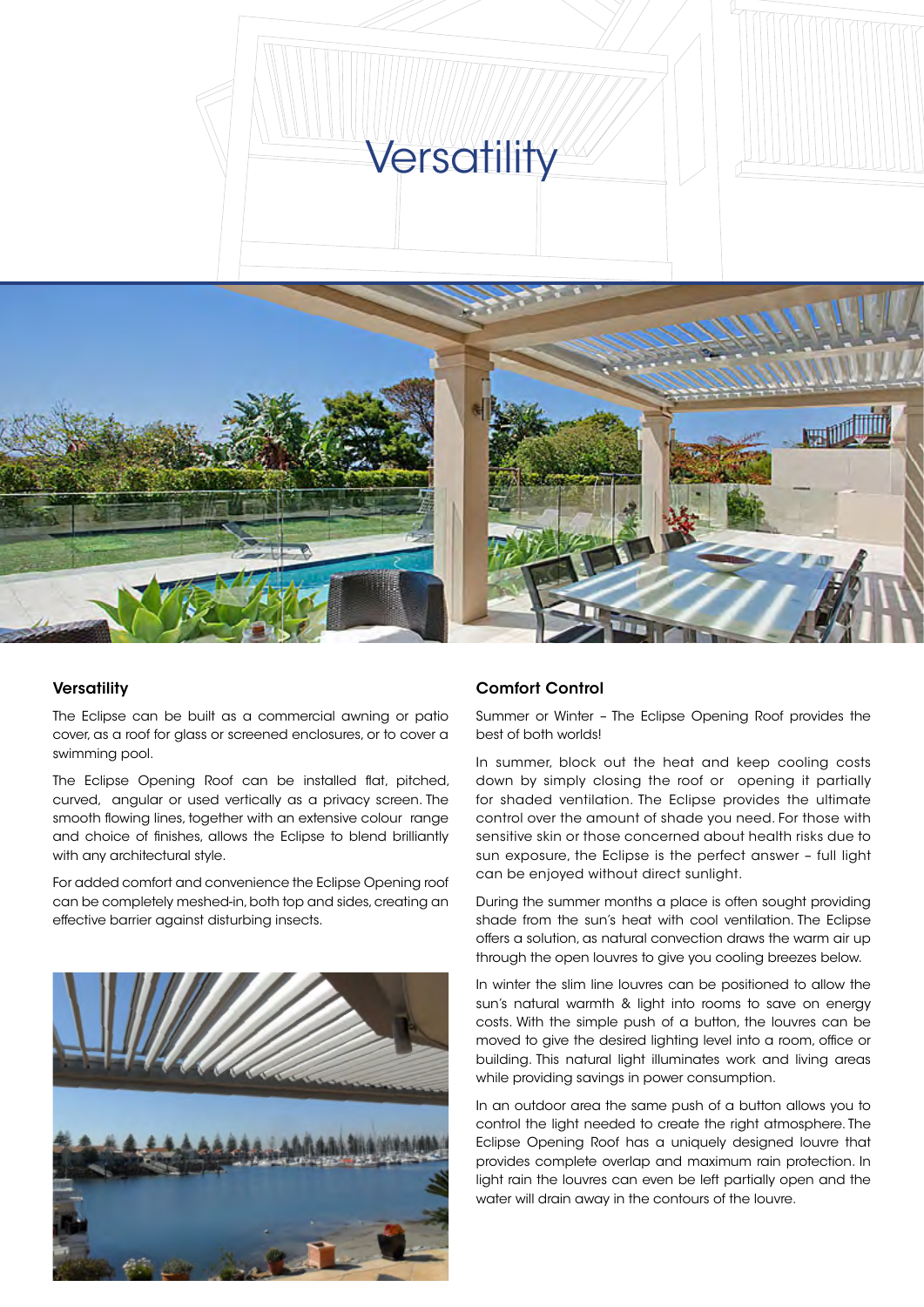

#### Household Comfort

The Eclipse Opening Roof creates a visually stunning and functional outdoor living area all year round.

Whether it is a pitched, flat or angled roof, you can design an Eclipse Opening Roof to suit the personal style of your home.

The Australian designed one-piece extruded aluminium louvre and stainless steel components are engineered to the highest standards, making the Eclipse suitable for extreme heat, strong winds and corrosive coastal conditions.

Not only can the Eclipse lower your energy costs, but provide many years of enjoyable trouble-free operation.





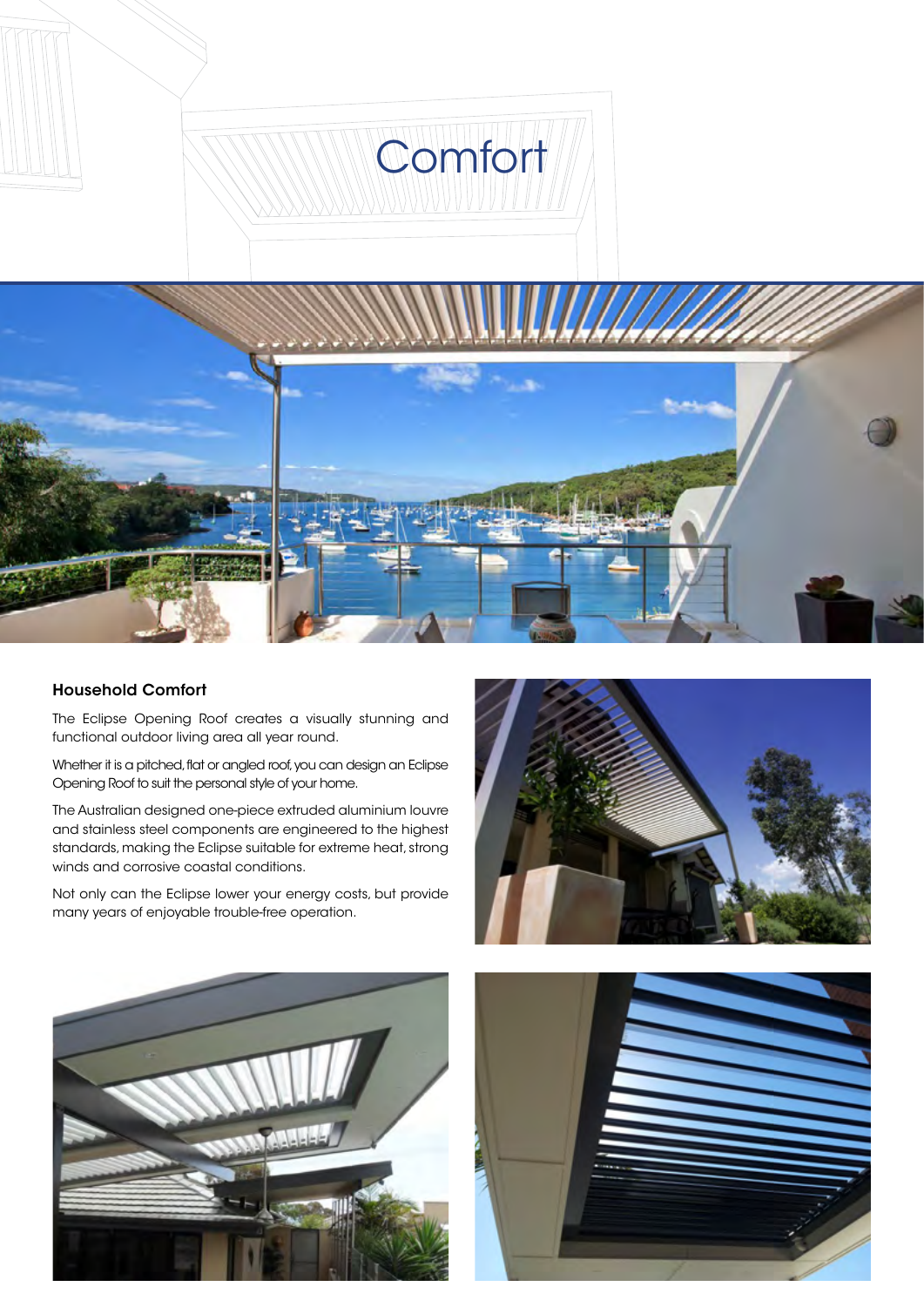# **Architectural**





#### Architectural Style

Architects and building designers rely on flexibility and high quality products in order to achieve a credible long-term endorsement of their creative abilities.

The Eclipse Opening Roof and Sun Louvre System provide a reliable and stylish option to enhance the outdoor living areas of both residential and commercial developments.

The integrity of the Eclipse has been proven in both the national and international arena of architectural design.





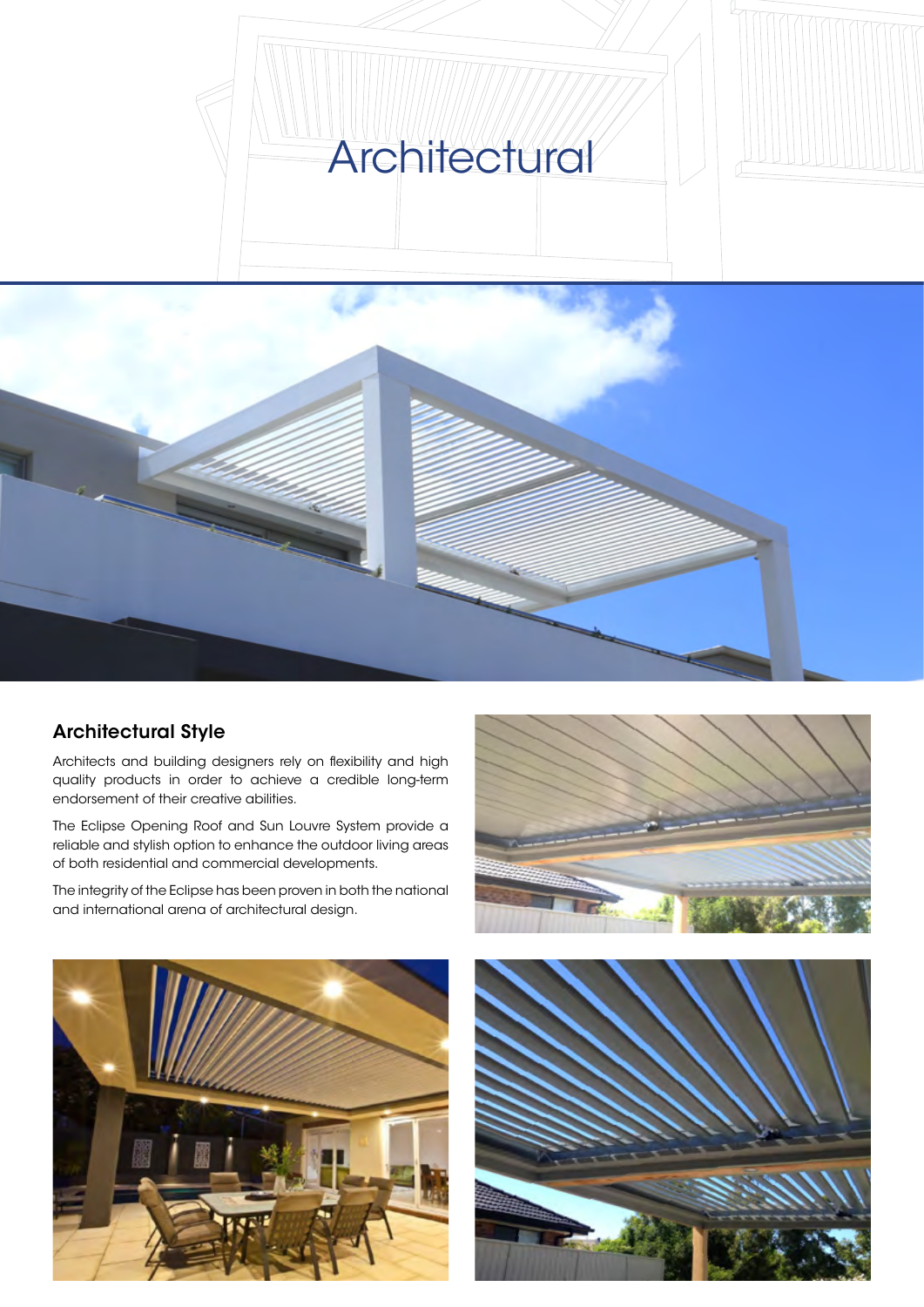

#### The Sun Louvre Range – Elliptical Louvres

This new louvre has been designed to compliment the Eclipse louvre range and add a new dimension of style to offices and homes alike.

The Sun Louvre is great in vertical or horizontal arrangements to create window awnings, privacy screens, wind & sun blocks. It can also be designed as a roof shade structure.

The Sun Louvre is not designed to be a water tight product but as the name suggests it is instead a sun shade system built vertically or horizontally with opening or fixed louvres capable of almost limitless designs.

*Vertical applications – Shade screens for office blocks. Privacy screen for balconies, windows & unit complexes. Window furnishings fitted internally or externally.* 

*Horizontal applications – Patio/Shade awning for pergola areas, balconies & yards requiring shade protection and privacy.*

The beauty of the Sun Louvre is not just its designer shape but also the functional control it provides over the weather into your office, room or entertaining area. At the push of a button you control the amount of heat, light & ventilation.

Imagine the energy savings with the Sun Louvre system fitted to an office building or home areas exposed to the elements.

#### Sun Louvre Features and Benefits

- Fixed or opening Sun Louvres add privacy and security
- Reduces internal temperatures
- External Sun Louvres lower air conditioning costs
- Can be fitted both vertically and horizontally, internally or externally
- Can be motor operable or fixed
- Elegant and smooth designer shape
- Range of sizes available to compliment any architectural style
- Optional electronic sun tracking for sun/shade control

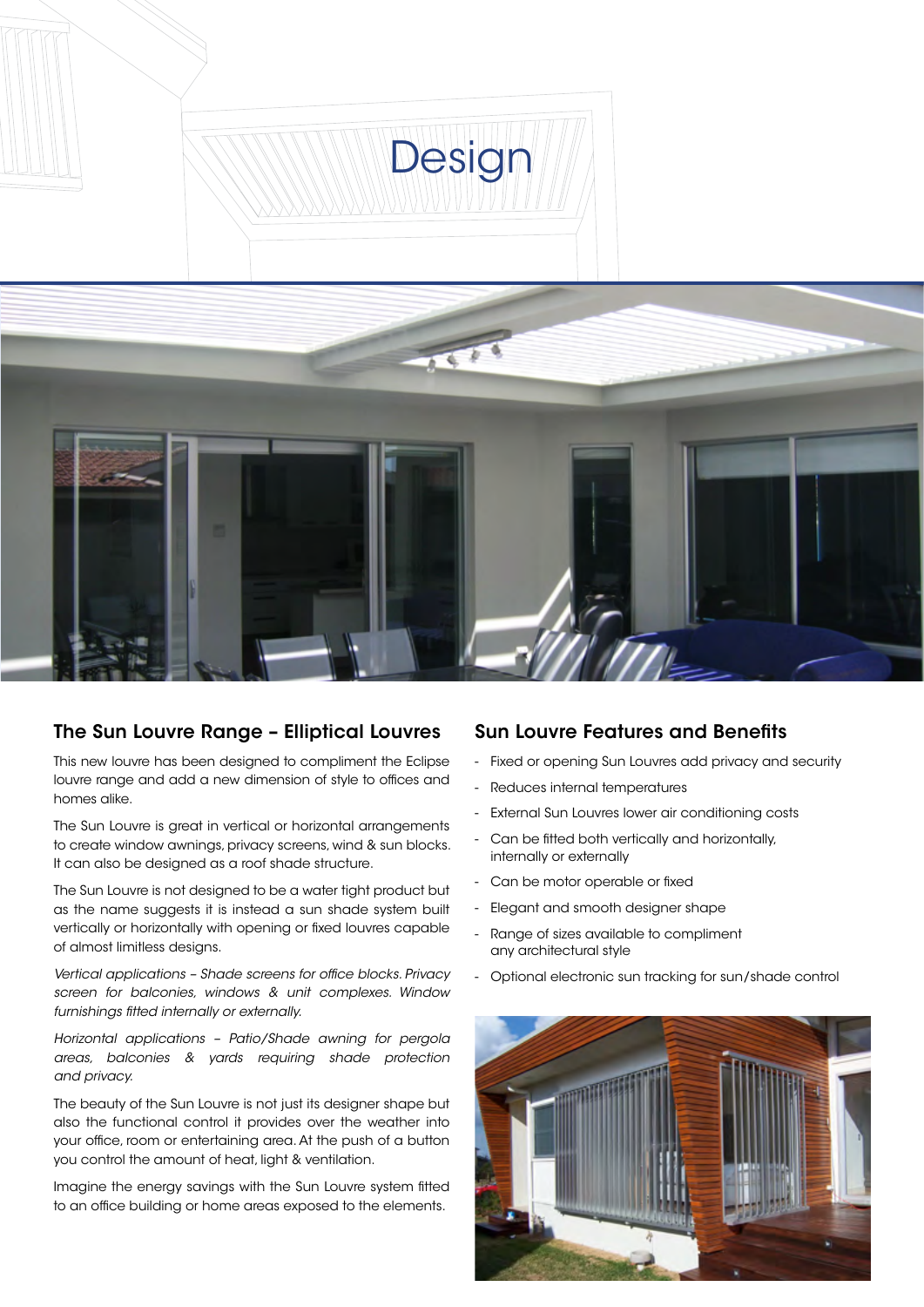

#### OPEN for summer shade and ventilation



For SHADE, angle the louvres against the sun and still enjoy plenty of light.

Natural ventilation is created by air passing through louvres to provide cooling breezes.

Shade protection for people and buildings,

#### CLOSED tight for rain protection



Louvres interlock to keep out the weather.

Deep channels in each louvre carry water away to surrounding gutter.

No need to move inside when it starts to rain.

#### OPEN for winter sun



In cooler weather enjoy the natural WARMTH of sunlight through the louvres.

Maximum light available.

Warmth into rooms and outdoor areas.

Passive solar heating.

#### OPEN for rain protection and ventilation



With louvres opened a small distance, protection is still provided for light rain.

Ventilation and shade protection is achieved.

Great for warm humid conditions or when there are occasional light showers.

#### Eclipse Opening Roof Features & Benefits

- Allow warmth into rooms for comfort
- Opened louvres reflect light into South facing areas
- Added cooling and greater comfort
- Cold and dark rooms are brought to life with natural light
- Complete control is available
- There is no need to move inside when it rains
- Catch the rain while partially open to allow ventilation
- Particularly beneficial for warm humid conditions
- Tailored to individual needs to add value and style
- Years of trouble free service, protection from hail, debris etc.
- Low maintenance
- Colour matched to your personal tastes
- Peace of mind that you have the best
- Easy to use, safe and uses little or no electricity

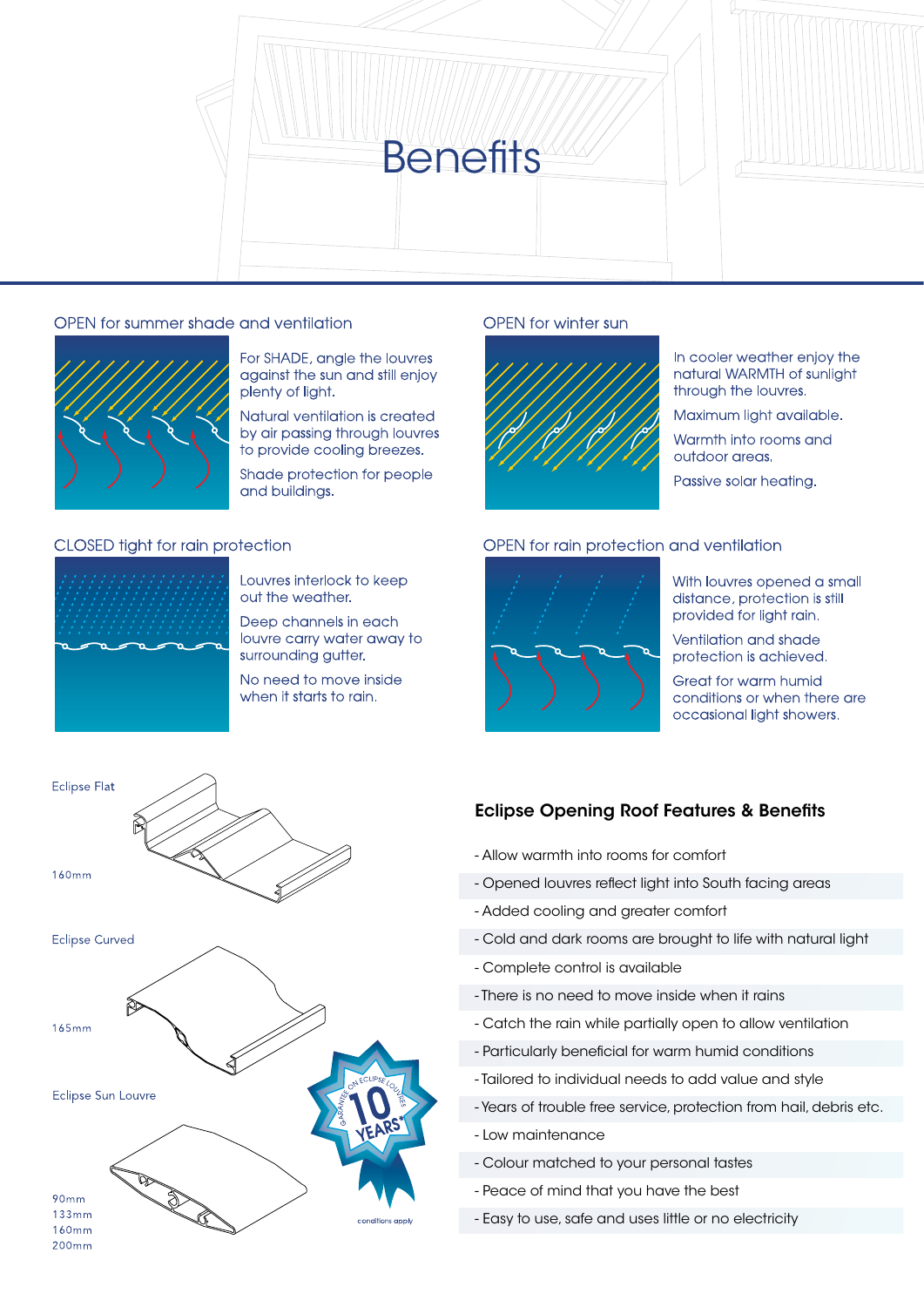

#### Control Systems

The louvres rotate from closed to almost 180 degrees by use of an efficient 12 volt DC motor which is powered by either a solar charged battery or a transformer connected to a power outlet. This makes the Eclipse safe to use and incredibly easy to operate with your choice of control systems: Rain Sensor Systems, Remote Control, Connect to your Home Automation system, open/close touchpad & open/close toggle switch systems. There is a control system right for you and your home.

#### **Construction**

The Eclipse system is comprised of aluminium and '316' stainless steel components with a high level of corrosion resistance. The solid extruded aluminium louvres are powder coated or anodised for years of trouble free service and come with a 10 year guarantee. Curved Louvres are 165mm wide have cover of 150mm and span up to 3.6 metres. Flat louvres are 160mm wide have a cover of 150mm and span up to 4.2 metres. Motor options will operate up to 24sq metres of louvres or 7.0 lineal metres of control-arm length. Multiple banks of louvres will provide almost limitless design options. The support structure is typically 250mm x 50mm beams and can be built from aluminium, steel, timber or any material that provides sufficient structural integrity to meet design and engineering requirements. Minimum fall required for the Eclipse system is 1 degree or 20mm per 1000mm. To complete the project the Eclipse can be installed with colour matching internal guttering, downpipes and framework.



#### Product Specification

Louvres - Solid extruded aluminium 6106-T6 grade with nominal thickness of 1.8mm to meet AS1866 and AS3902. Flat and curved opening roof louvres have a coverage of 150mm. Flat louvres span up to 4200mm and the curved up to 3600mm (refer to certified Engineer's Design Manual). Powder coating to meet AS3715.

Motor Pivot Pins - Solid 316 grade stainless steel with nylon bush.

Free End & Control Pins - Solid 6061-T6 grade aluminium with nylon bush.

Support Track and Lock Angles - Solid extruded aluminium 6060 - T5 grade, powder coated to AS3715.

#### Tested and Approved

The Eclipse has been tested and certified for use throughout Australia and overseas including cyclonic areas. The louvres are manufactured from 6061 – T6 grade aluminium to meet Australian Standards AS1866 and AS3902, and powder coated to AS3715. International approval – ICC-ES. Report ER-5776P. Eclipse Opening Roof structures designed in accordance with this manual will be structurally adequate to withstand design loads determined in accordance with the following Australian Standards Codes:

AS/NZS 1170.1:2002 – Structural design actions

AS/NZS 1170.2:2002 – Part 2 Wind actions

AS 4100 – 1998 – Steel structures

AS4055 – 1992 – Wind loads for housing

AS 1720.1 – 2006 – Timber structures Part 1: Design methods code

AS/NZS1664.1:1997 – Aluminium structures Part 1: Limit state design

Building Code of Australia 2012